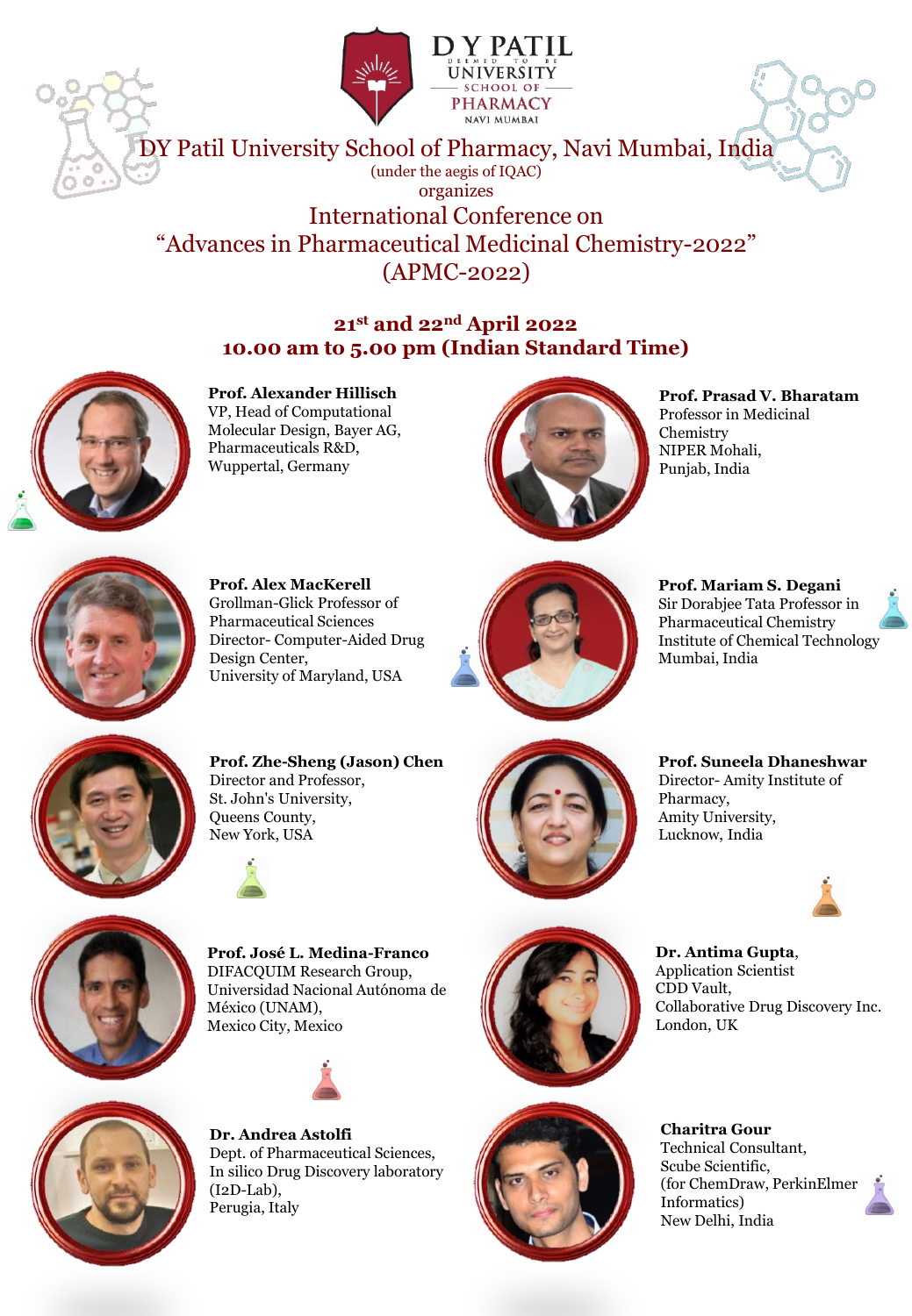

### DY Patil University School of Pharmacy, Navi Mumbai, India (under the aegis of IQAC) organizes International Conference on "Advances in Pharmaceutical Medicinal Chemistry-2022" (APMC-2022)

### **21st and 22nd April 2022 10.00 am to 5.00 pm (Indian Standard Time)**

# **Schedule for Day 1: 21st April 2022**

| <b>Time</b> | <b>Resource Person</b>       | <b>Topic</b>                                 |
|-------------|------------------------------|----------------------------------------------|
| (IST)       |                              |                                              |
| $10.15 -$   | Prof. Dr. Prasad V. Bharatam | Key Note Address - Topoisomerase inhibitor   |
| 10.45       |                              | identification                               |
| $11.00 -$   | Prof Dr. Suneela Dhaneshwar  | Drug repurposing: finding new tricks for old |
| 12.00       |                              | drugs                                        |
| $12.00 -$   | Prof. Dr. Alexander Hillisch | Novel computational approaches to lead       |
| 13.00       |                              | finding and optimization                     |
| $14.30 -$   | Dr. Antima Gupta             | CDD Vault: A simplified solution to manage   |
| 15.30       |                              | precious research                            |
| $16.00 -$   | Prof. Dr. Zhe-Sheng Chen     | PBK/TOPK inhibitor OTS964 resistance is      |
| 17.00       |                              | mediated by ABCB1-dependent transport        |
|             |                              | function in cancer                           |

## **Schedule for Day 2: 22nd April 2022**

| <b>Time</b> | <b>Resource Person</b>        | <b>Topic</b>                                   |
|-------------|-------------------------------|------------------------------------------------|
| (IST)       |                               |                                                |
| $10.00 -$   | Prof. Dr. Alexander MacKerell | Pre-Computed Conformational Ensembles in       |
| 11.00       |                               | Drug Design: Site Identification by Ligand     |
|             |                               | <b>Competitive Saturation (SILCS)</b>          |
| $11.00 -$   | Prof. Dr. José L. Medina-     | Modeling and computer-guided discovery of      |
| 12.00       | Franco                        | inhibitors of DNA methyltransferases           |
| $12.00 -$   | Mr. Charitra Gour             | Introduction of ChemDraw v.21- Beyond the      |
| 13.00       |                               | Drawing tool                                   |
| $14.30 -$   | Dr. Andrea Astolfi            | Rational discovery of a non-conventional small |
| 15.30       |                               | molecule degraders to treat neurodegenerative  |
|             |                               | diseases                                       |
| $15.30 -$   | Prof. Dr. Mariam Degani       | Valedictory Address - Nitroheteroaromatics for |
| 16.00       |                               | Tuberculosis: Challenges and Potential         |